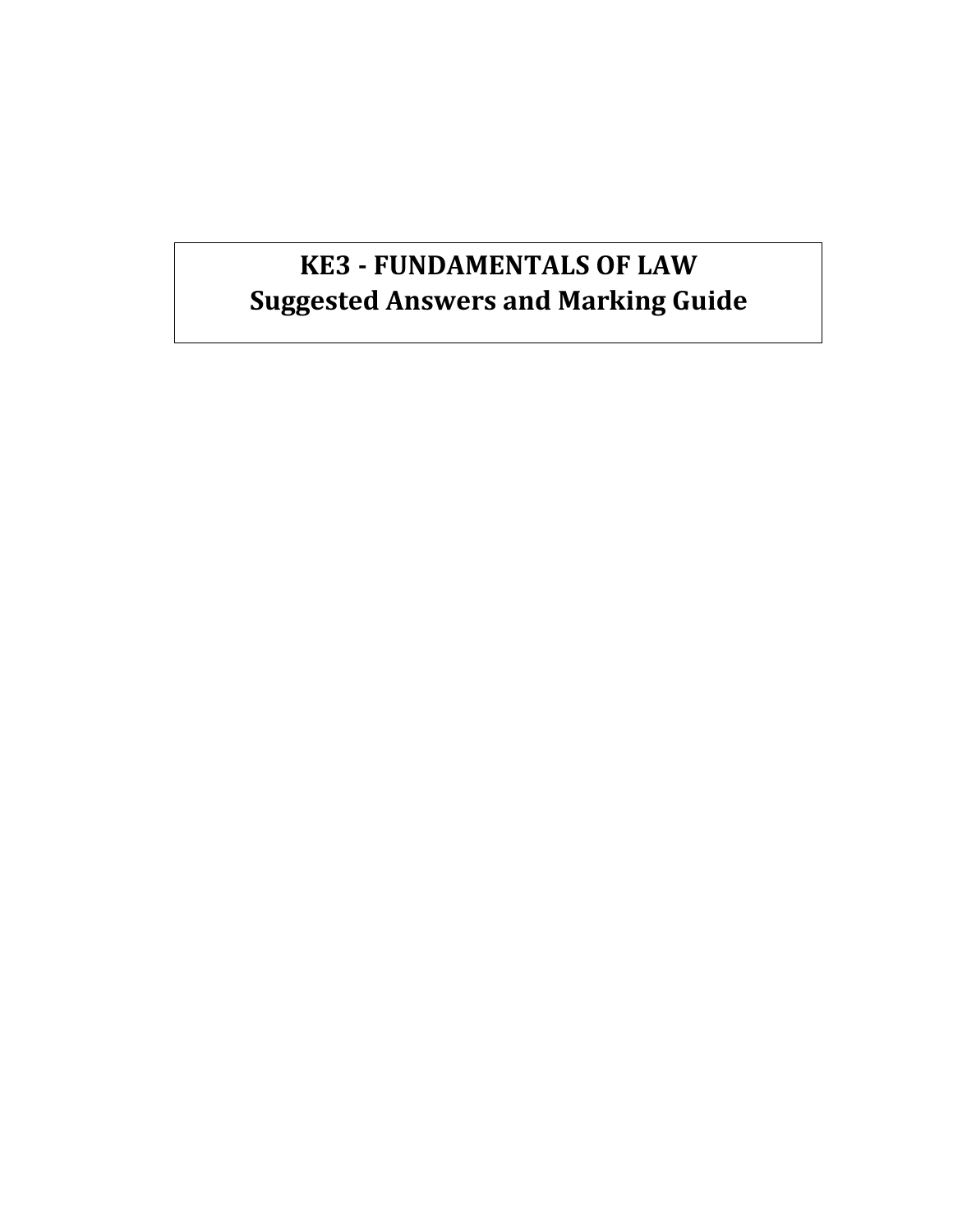# **SECTION 1**

# **Section 1(a)**

# **1.1** Correct Answer: B.

Department of Registrar of Companies is entrusted with the task of implementing the provisions of the Public Contract Act No. 3 of 1987.

# Learning Outcome :

1.4.1 Explain the regulatory role of each of these institutions: Institute of Chartered Accountants, Sri Lanka Accounting Standards Monitoring Board, Securities and Exchange Commission, Colombo Stock Exchange, Board of Investment, Registrar of Companies, Dept. of Customs, Central Bank (Exchange Control aspect).

1.4.2 Identify the main functions of each institution stated above.

# **1.2** Correct Answer: B.

Money laundering is the movement of criminally derived funds, for the purpose of concealing the true identity of the source of the owner.

# Learning Outcome :

7.1.1 Define fraud, theft, money laundering, bribery, negligence and explain the main defences.

# **1.3** Correct Answer: C.

A cheque is crossed when two parallel lines are drawn across it.

# Learning Outcome :

- 4.1.1 Define and identify differences between cheques, bills of exchange and promissory notes.
- 4.1.2 Explain the functions of cheques, bills of exchange and promissory notes from a business context.
- 4.2.1 Explain, in respect of the following, the applicable principles of cheque law and their commercial significance (endorsements, crossings, dishonour and banker's liability).
- 4.3.1 Define and explain the commercial significance of "holder in due course" and "presentment" in relation to a bill of exchange.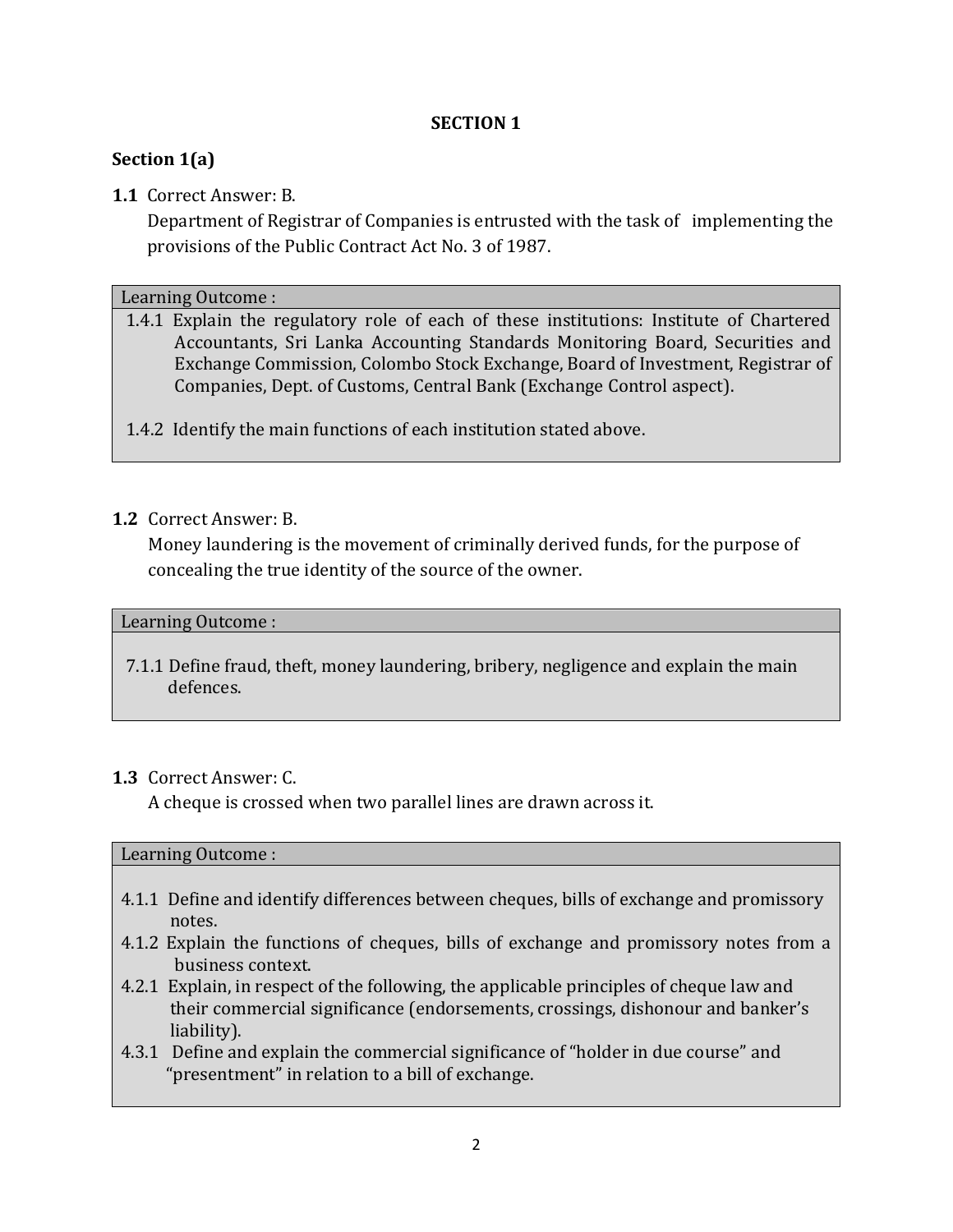# **1.4** Correct Answer: A.

A cheque is a special form of bill of exchange that is drawn specifically against a banker and is payable on demand.

# Learning Outcome :

- 4.1.1 Define and identify differences between cheques, bills of exchange and promissory notes.
- 4.1.2 Explain the functions of cheques, bills of exchange and promissory notes, from a business context.
- 4.2.1 Explain, in respect of the following, the applicable principles of cheque law and their commercial significance (endorsements, crossings, dishonour and banker's liability).
- 4.3.1 Define and explain the commercial significance of "holder in due course" and "presentment" in relation to a bill of exchange.

# **1.5** Correct Answer: A.

A person who has authority to bind his principal to buy or to sell goods, or to consign goods for sale, or to raise money by pledging goods as security.

# Learning Outcome :

5.1.1 Explain the circumstances under which a relationship of Principle-Agent would be recognised by mutual agreement, by ratification, by necessity and by estoppels.

# **1.6** Correct Answer: C.

An invitation to treat

# Learning Outcome :

2.1.1 Explain the requisites of a valid contract i.e. offer and acceptance, intention to create legal relations, consideration (including the concept of "LaesioEnormis"), "capacity and form". Definition of contract, agreement, offer and acceptance, capacity to contract, form of contracts, "reality of consent".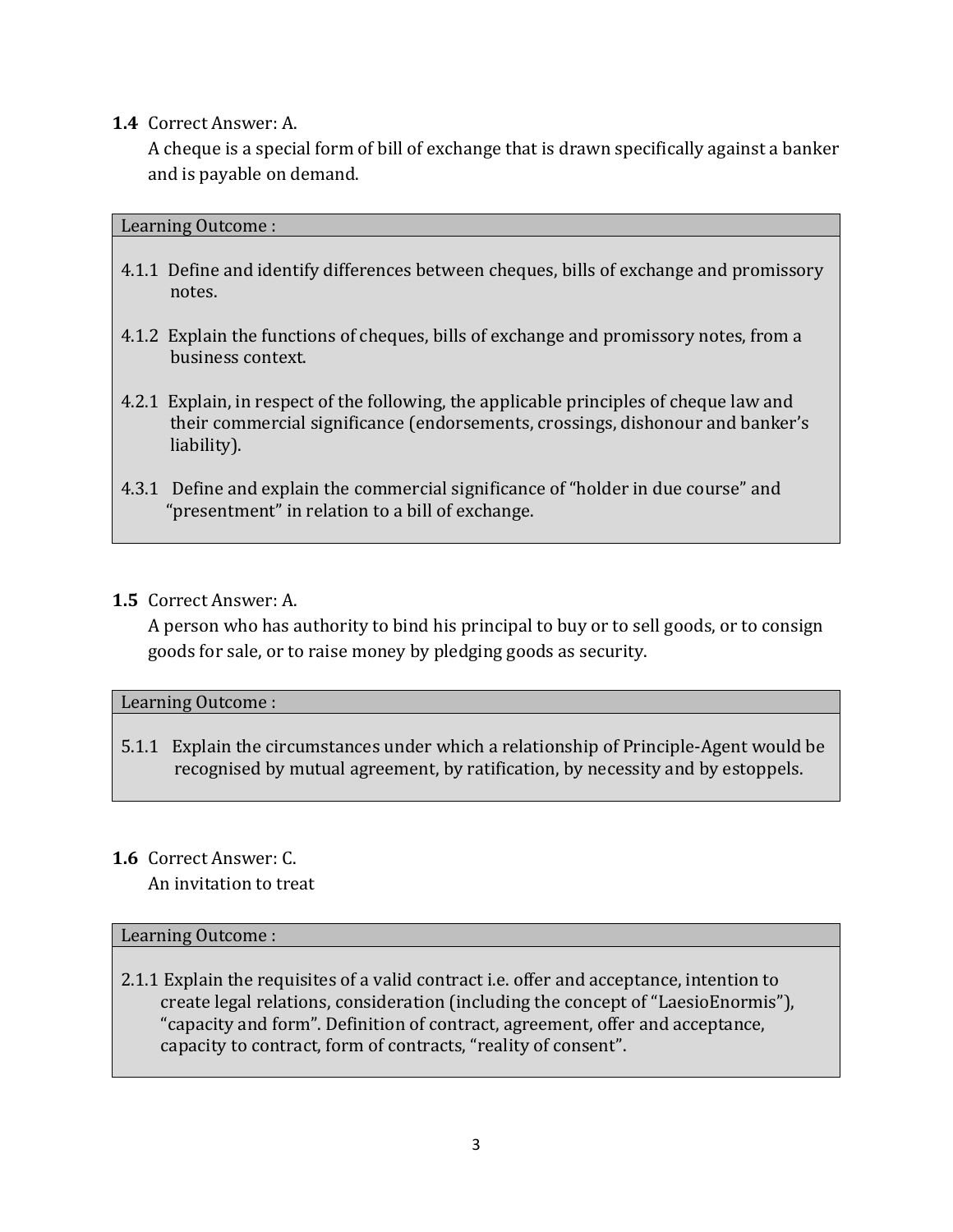# **1.7** Correct Answer: D.

The Act does not apply to employees entitled for a pension under a non-contributing pension scheme.

#### Learning Outcome :

6.2.1 Explain the entitlement of gratuity.

#### **1.8** Correct Answer: C. Meal allowance

Learning Outcome :

- 6.1.1 State who should contribute to EPF and ETF, along with relevant exemptions.
- 6.1.2 Identify the main differences between EPF & PPF.
- **1.9** Correct Answer: A.

The contract must be in writing

# Learning Outcome :

2.1.1 Explain the requisites of a valid contract i.e. offer and acceptance, intention to create legal relations, consideration (including the concept of "LaesioEnormis"), "capacity and form". Definition of contract, agreement, offer and acceptance, capacity to contract, form of contracts, "reality of consent".

# **1.10** Correct Answer: A.

Family law & Commercial law

#### Learning Outcome :

1.1.1 Identify the main branches of the Sri Lankan Legal system and their roles.

**(2 marks each)**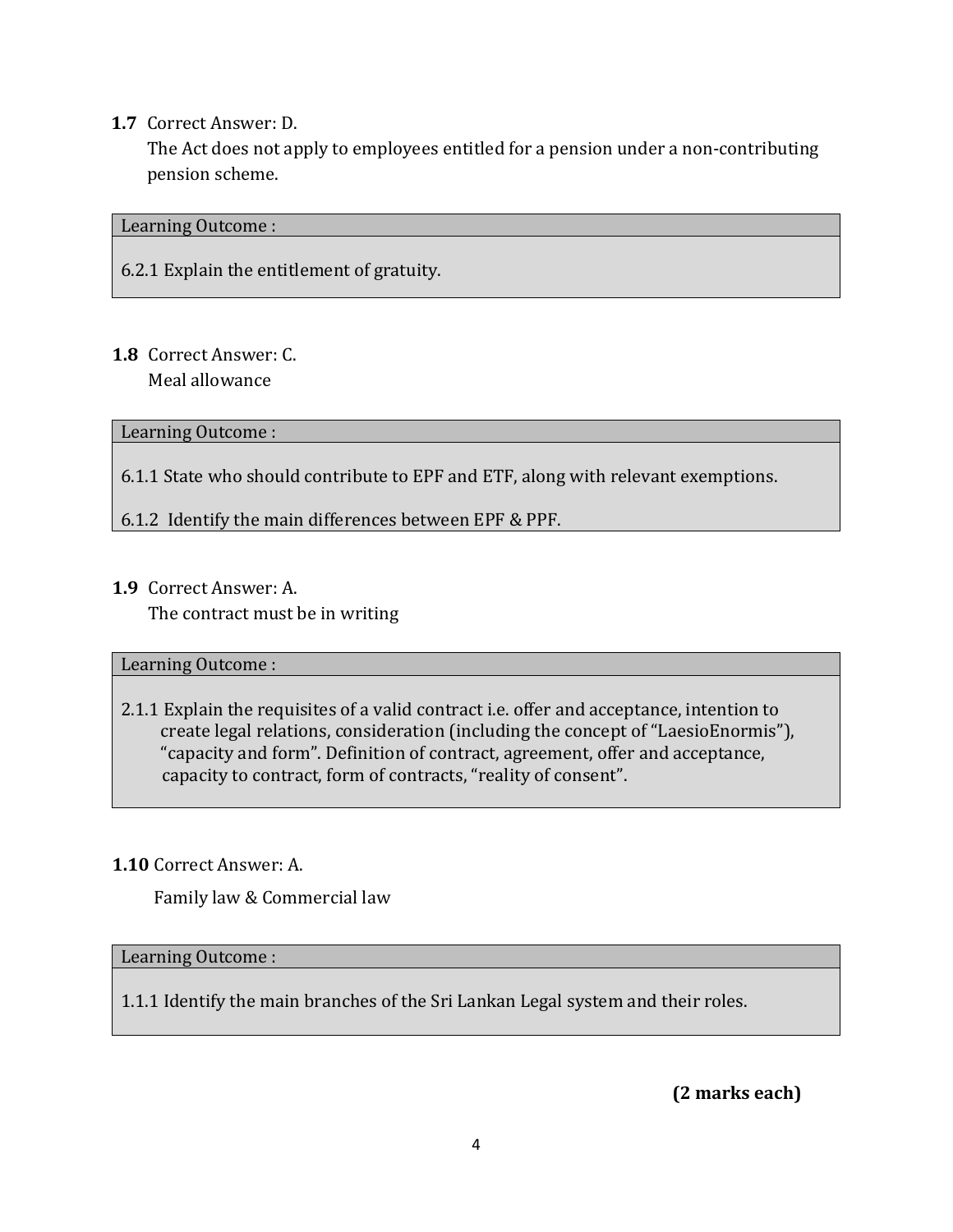# **Section 1(b)**

# **Question 2.1**

#### Learning Outcome :

1.1.1 Identify the main branches of the Sri Lankan Legal System and their roles.

- The custom must be ancient, well-established and enjoyed for a long and unbroken duration.
- It must be reasonable, and not opposed to sound legal principles.
- It must be certain and there should be no doubt about its acceptance as a custom, and it should not be abrogated by disuse.

# **(1 mark per point, upto a maximum of 2 points =02 Marks)**

# **Question 2.2**

#### Learning Outcome :

5.1.1 Explain the circumstances under which a relationship of Principle-Agent would be recognised by mutual agreement, by ratification, by necessity and by estoppels.

- It must be impossible to get the principal agent's instructions.
- There must be an actual and definite commercial necessity for the creation of the agency.
- The agent must act in good faith in the interests of all parties concerned.

# **(Any two points, one mark each =02 Marks)**

# **Question 2.3**

| Learning Outcome :                                                                     |
|----------------------------------------------------------------------------------------|
| 5.1.1 Explain the circumstances under which a relationship of Principle-Agent would be |
| recognised by mutual agreement, by ratification, by necessity and by estoppels.        |

A ratification will make the contract binding on the person who ratifies in the capacity of the principal (1 mark), as if the agent had been actually authorised beforehand to contract on behalf of this principal. (1 mark)

**(2 Marks)**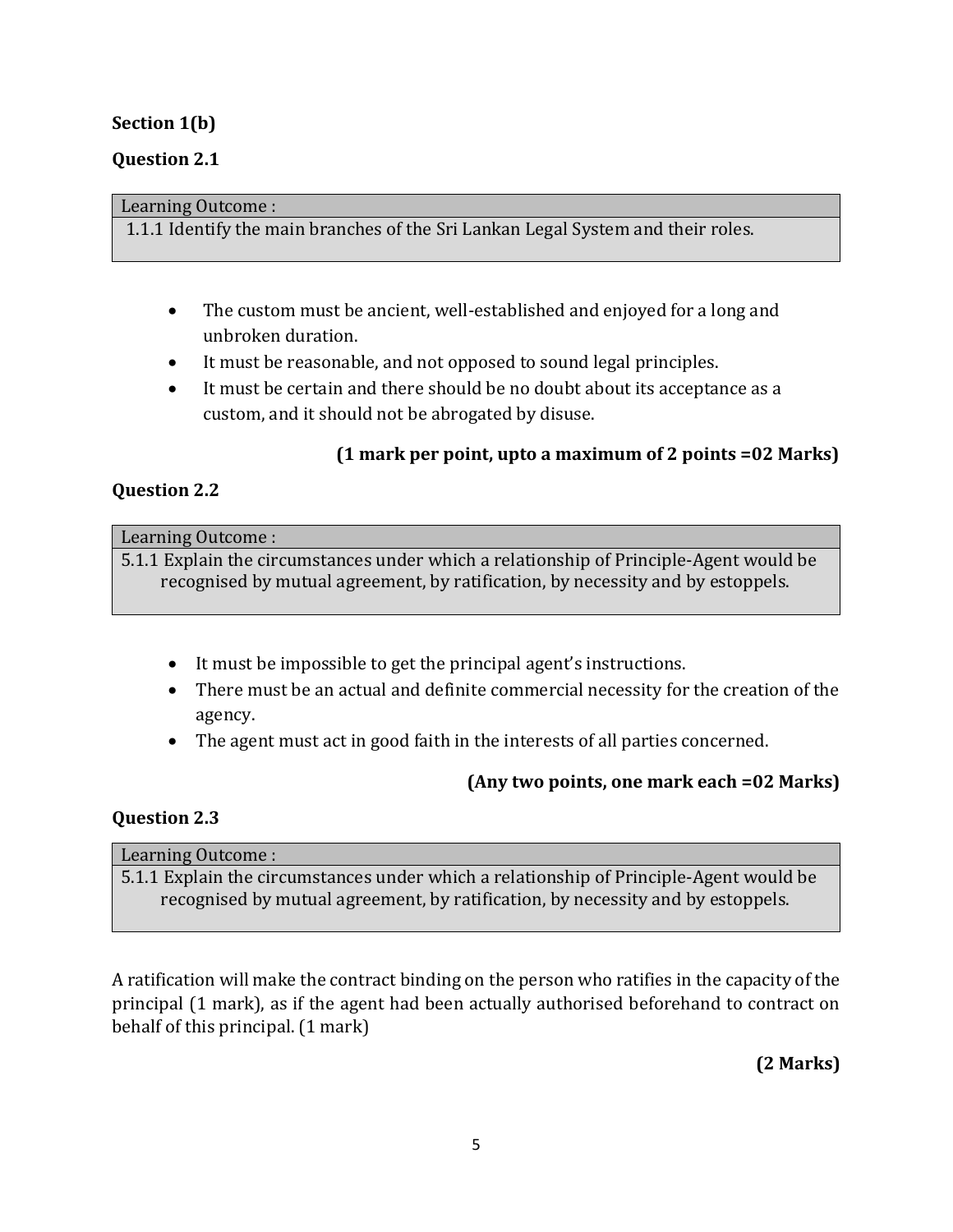# **Question 2.4**

#### Learning Outcome :

5.7.2 State the requirements to form a valid partnership

- There should be a valid agreement between the two parties.
- The partnership must relate to a business.
- The business must be carried out by "persons in common".
- The partnership business must be operated with a view of making profit.

# **(1/2 mark each= 2 marks)**

# **Question 2.5**

Learning Outcome :

2.1.1 Explain the requisites of a valid contract i.e. offer and acceptance, intention to create legal relations, consideration (including the concept of "Laesio Enormis"), "capacity and form". Definition of contract, agreement, offer and acceptance, capacity to contract, form of contracts, "reality of consent".

Some of the instances which fall within the scope of an invitation to treat, are as follows :

- Advertisements
- Display of goods in a shop window
- Self-service counters in shops
- Catalogues
- Auctions

**(Any two, one mark each= 2 marks)**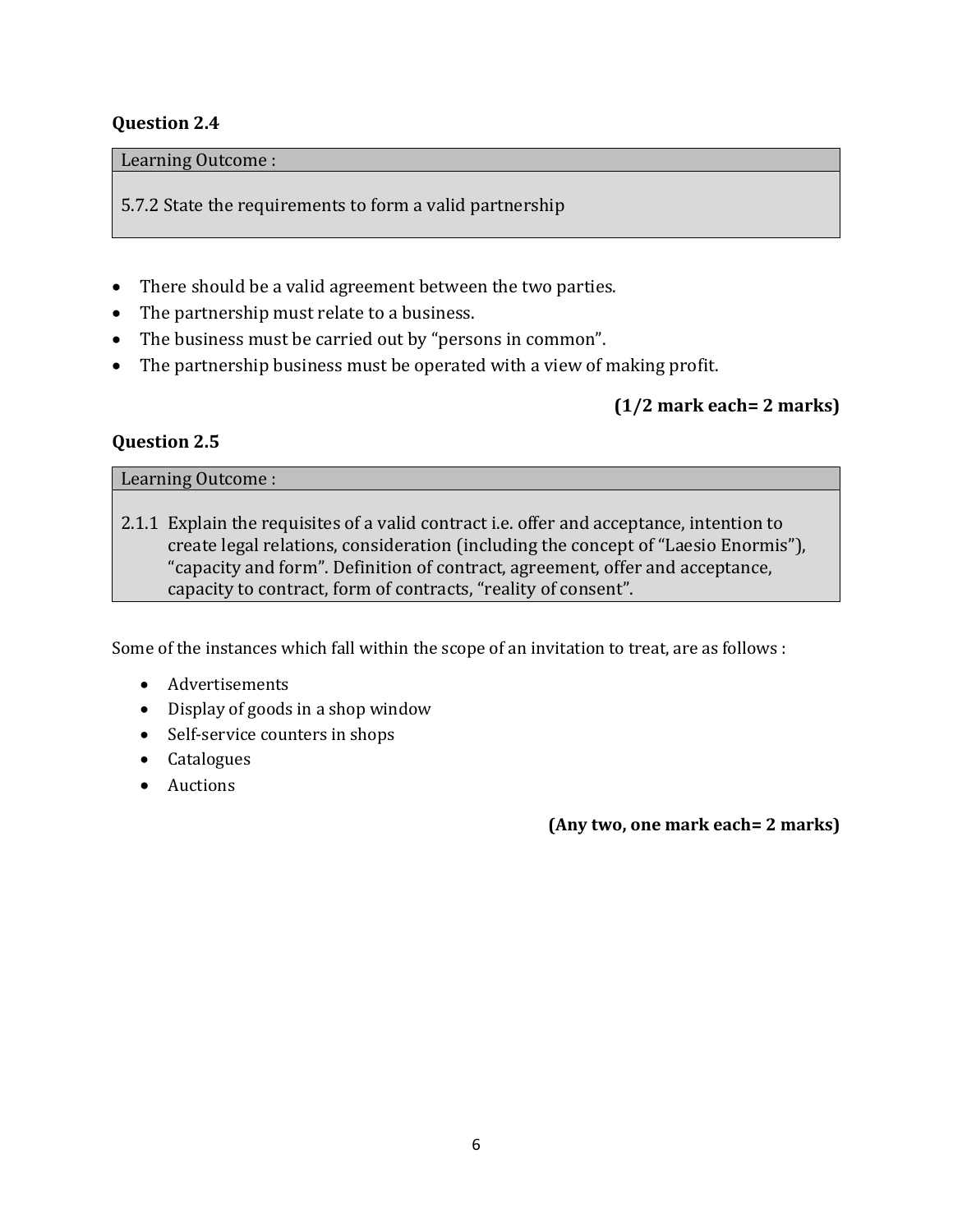#### **SECTION 2**

#### **Question 03**

#### Learning Outcome :

2.1.1 Explain the requisites of a valid contract i.e. offer and acceptance, intention to create legal relations, consideration (including the concept of "Laesio Enormis"), "Capacity and form". Definition of contract, agreement, offer and acceptance, capacity to contract, form of contracts, "reality of consent"

# **a. Legal principles on acceptance by post:**

The rule relating to an acceptance by post is that, the moment the letter of acceptance is placed in the post box, there is valid acceptance **(1 mark)**, irrespective of whether the acceptance reaches the offer or not **(1/2 mark).**

For this rule to be applicable the following should be present:

- post should be the agreed form of communication between the parties.
- **(1/2 mark)** - post should be treated as a reasonable means of communication by the parties. **(1/2 mark)**
- the letter of acceptance should be correctly addressed and stamped for the correct value.

**(1/2 mark)**

**[Total of 3 marks]**

# **b. Legal principles relating to revocation of an offer :**

- An offer can be revoked any time before it is accepted by the offeree. **(1 mark).**
- But the revocation must be communicated to the offeree **(1 mark),** and must actually reach the offeree. **(1 mark)**. A revocation is not effective prior to its communication to the offeree.

#### **[Total of 3 marks]**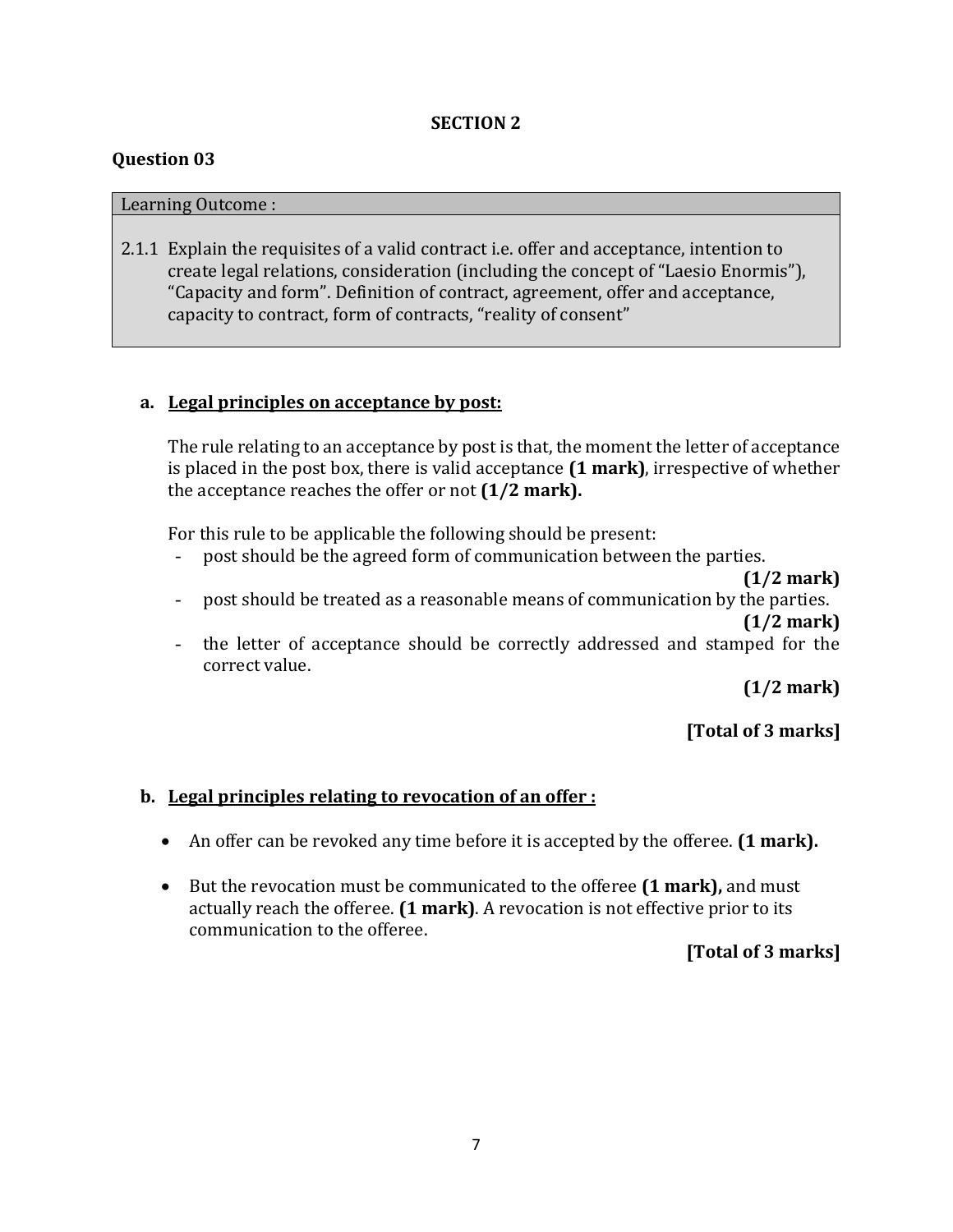# **c. Whether a valid contract has been formed or not :**

In the given scenario, a valid offer has been made by Suni**. (1 mark)** 

As per the legal principles relating to acceptance, mentioned in the answer to part (a) above, there is a valid acceptance of this offer by Runi on 8th January 2016. **(1 mark)**

The revocation of the offer by Suni was communicated to Runi instantly on the 9<sup>th</sup> January as it was done through the telephone. **(1/2 mark).**

But as the offer had already been accepted by that time, the revocation is not valid. **(1/2 mark)**

Hence a valid contract has been made by Suni and Runi. **(1 mark).**

**[Total of 4 marks]**

**(Total for Question 3 = 10 Marks)**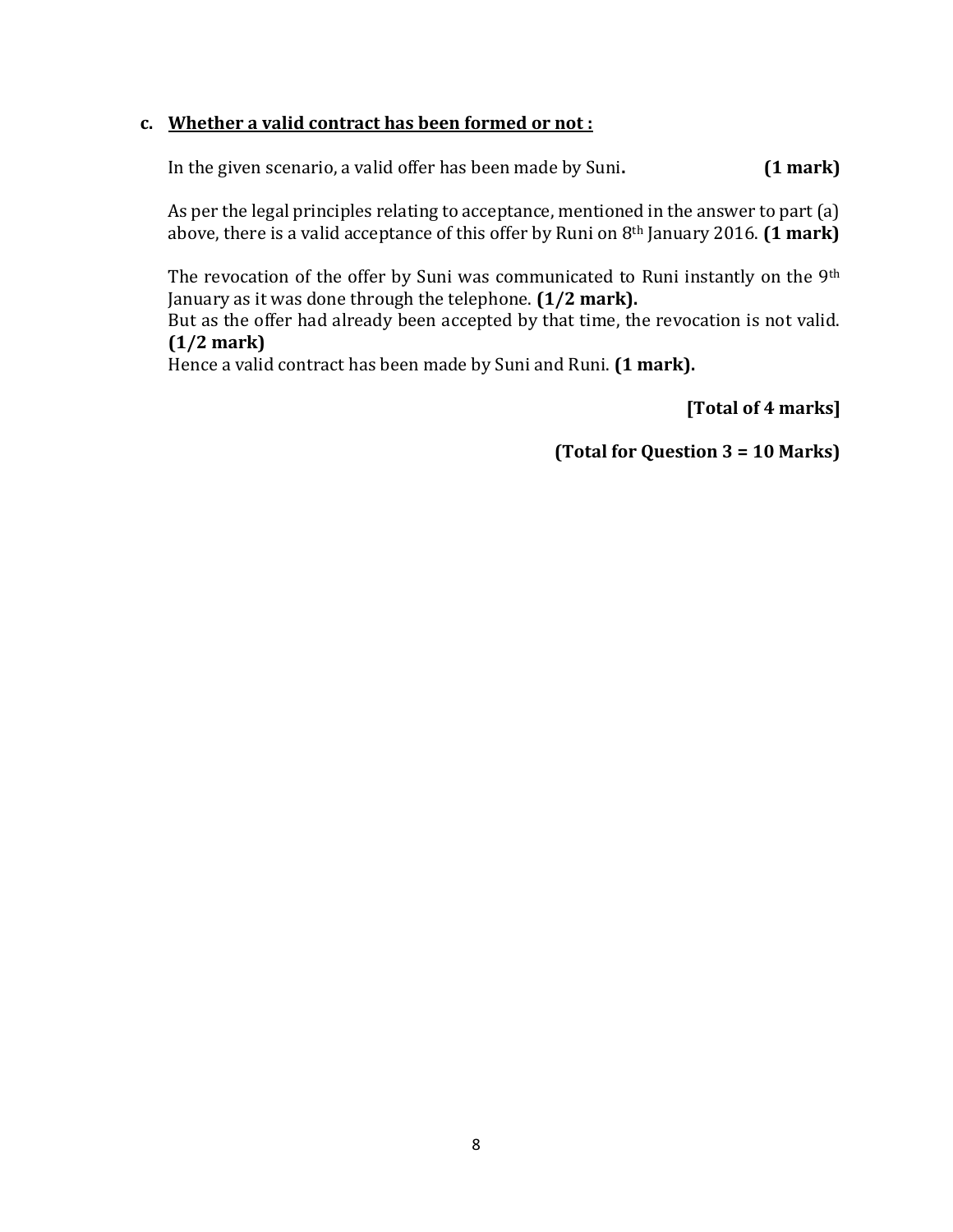# **Question 04 (a)**

#### Learning Outcome :

3.2.1 Explain the implied conditions and warranties which are applicable in a contract for sale of goods.

# **(i) From Gayani's point of view :**

From the given facts, it seems that the bag of red basmati rice purchased by Gayani was not fit for its purpose **(1 mark)** and was not of a merchantable quality. **(1 mark)** 

This results in the breach of an implied warranty in the sale of goods contract by Amal. **(1 mark)** 

# **(Total of 3 marks)**

# **(ii) From Amal's point of view :**

As Amal had inspected and tested a sample to satisfactory results before purchasing the 100 bags of red basmati rice, the goods in a defective condition (where dhal was mixed with the rice) could not be discovered by a reasonable examination of the sample. **(1 mark)** 

The implied conditions in a contract for sale by sample, that apply to this scenario would be that :

- the bulk shall correspond in quality to the sample **(1 mark)**; and;
- the defective goods (dhal being mixed with the rice), could not have been discovered by a reasonable examination of the sample. **(1 mark) (Total of 3 marks)**

**[Total for part (a) = 6 marks]**